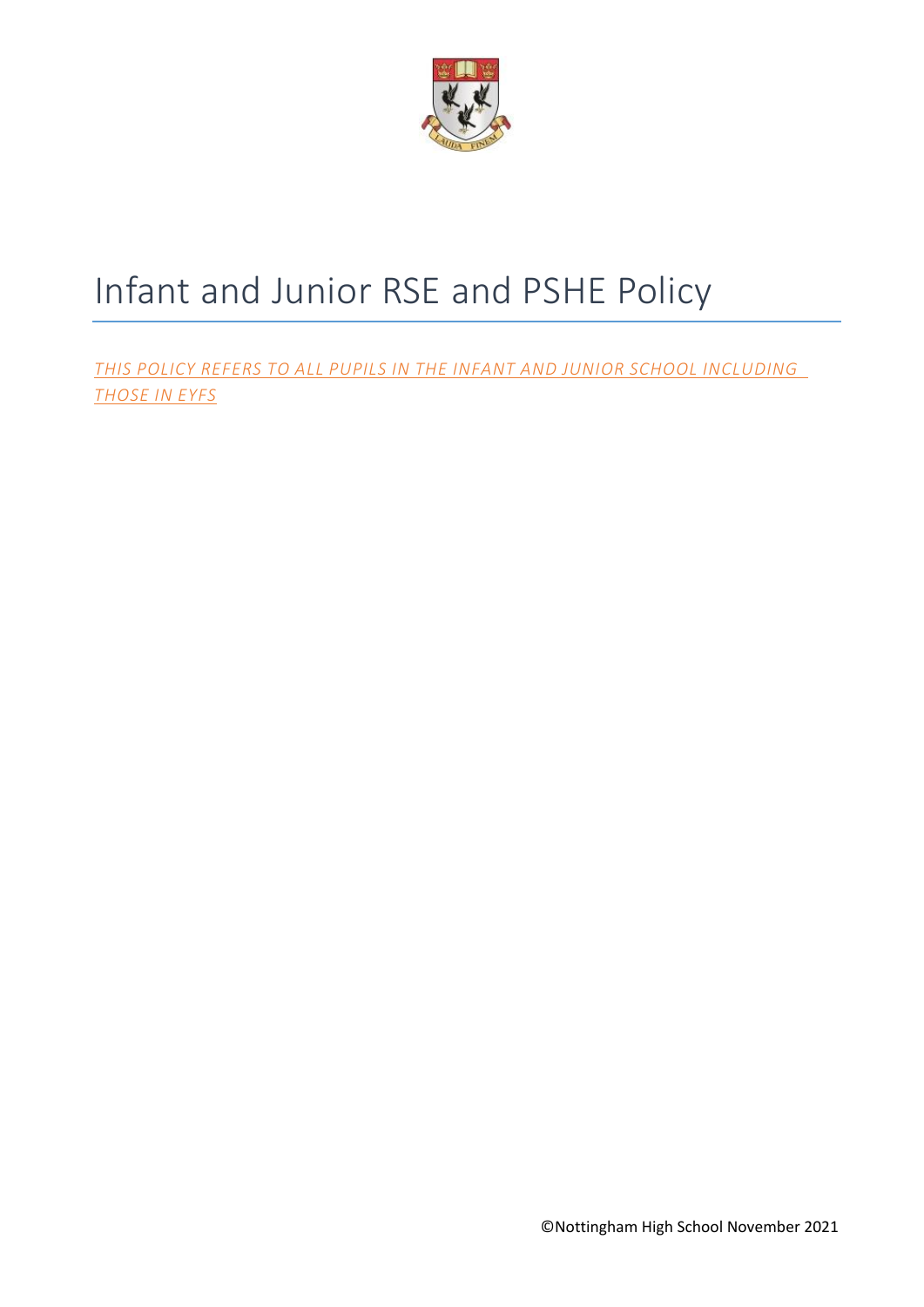

# **Nottingham High Infant and Junior School (inc. EYFS) Relationships and Sex Education (RSE) and PSHE Policy**

**Relationships and Sex Education is taught at NHIJS through our PSHE curriculum and our Science curriculum. PSHE is concerned with the emotional health and wellbeing of the individual child, the school community and society. In NHIJS, PSHE seeks to support the wider school ethos, by developing pupils' awareness of themselves, both as individuals and as participants in society.** 

**PSHE is taught as a timetabled subject throughout the School. The curriculum is developed and adapted from the JIGSAW scheme of work, published by the Jan Lever group. This has been developed specifically for primary schools and is recommended by the PSHE Association.** 

**In the Infant and Junior School, every year group has a designated PSHE lesson once a week. Each year delivers the same part of our curriculum scheme at the same time of year, ensuring continuity of learning.** 

**PSHE subject matter is also developed by regular assemblies and by form teacher interaction with pupils in form time. In some topics, it supplements learning from other subjects in the curriculum, notably Science, ICT and Physical Education.**

**Overall, PSHE develops from a more individual child-centred approach in the Infant School to a broader, more community-focused approach in the Junior School.**

# **Definition of Relationships Education at Nottingham High Infant and Junior School**

Relationships education is a strong element of the School's scheme of work. This is in line with DFE regulations, coming into force in 2020, requiring primary schools to deliver compulsory relationships education. Educating pupils about relationships gives them the skills required to be able to develop healthy and nurturing relationships as they mature. The term 'relationships' in the primary context focuses on the fundamental building blocks of positive relationships, particularly friendships, family relationships and relationships with other children and adults. The focus is on learning what is meant by the term 'relationship', what friendship is, what family means and who children can turn to for support. There is also a focus on safe online relationships and behaviour.

In addition, there is also learning about personal space and boundaries, showing respect and safe physical contact which are important for developing a child's initial understanding of boundaries and consent, before this is developed in secondary education.

#### **NSPCC**

NHIJS regularly arranges age-appropriate assemblies and workshop opportunities with the NSPCC, which teaches pupils to recognise and report abuse, including emotional, physical and sexual abuse. We aim to arrange these sessions once every two years.

In the Infant school and lower KS2, the emphasis is on personal space and the NSPCC 'Underwear Rule' or 'PANTS' rule: [https://www.nspcc.org.uk/keeping-children-safe/support-for-parents/underwear](https://www.nspcc.org.uk/keeping-children-safe/support-for-parents/underwear-rule/?gclsrc=aw.ds&&gclid=EAIaIQobChMIlc3U45Cu6gIVxrTtCh1b_QLWEAAYASAAEgJKMvD_BwE&gclsrc=aw.ds)[rule/?gclsrc=aw.ds&&gclid=EAIaIQobChMIlc3U45Cu6gIVxrTtCh1b\\_QLWEAAYASAAEgJKMvD\\_BwE&gclsrc=a](https://www.nspcc.org.uk/keeping-children-safe/support-for-parents/underwear-rule/?gclsrc=aw.ds&&gclid=EAIaIQobChMIlc3U45Cu6gIVxrTtCh1b_QLWEAAYASAAEgJKMvD_BwE&gclsrc=aw.ds) [w.ds](https://www.nspcc.org.uk/keeping-children-safe/support-for-parents/underwear-rule/?gclsrc=aw.ds&&gclid=EAIaIQobChMIlc3U45Cu6gIVxrTtCh1b_QLWEAAYASAAEgJKMvD_BwE&gclsrc=aw.ds)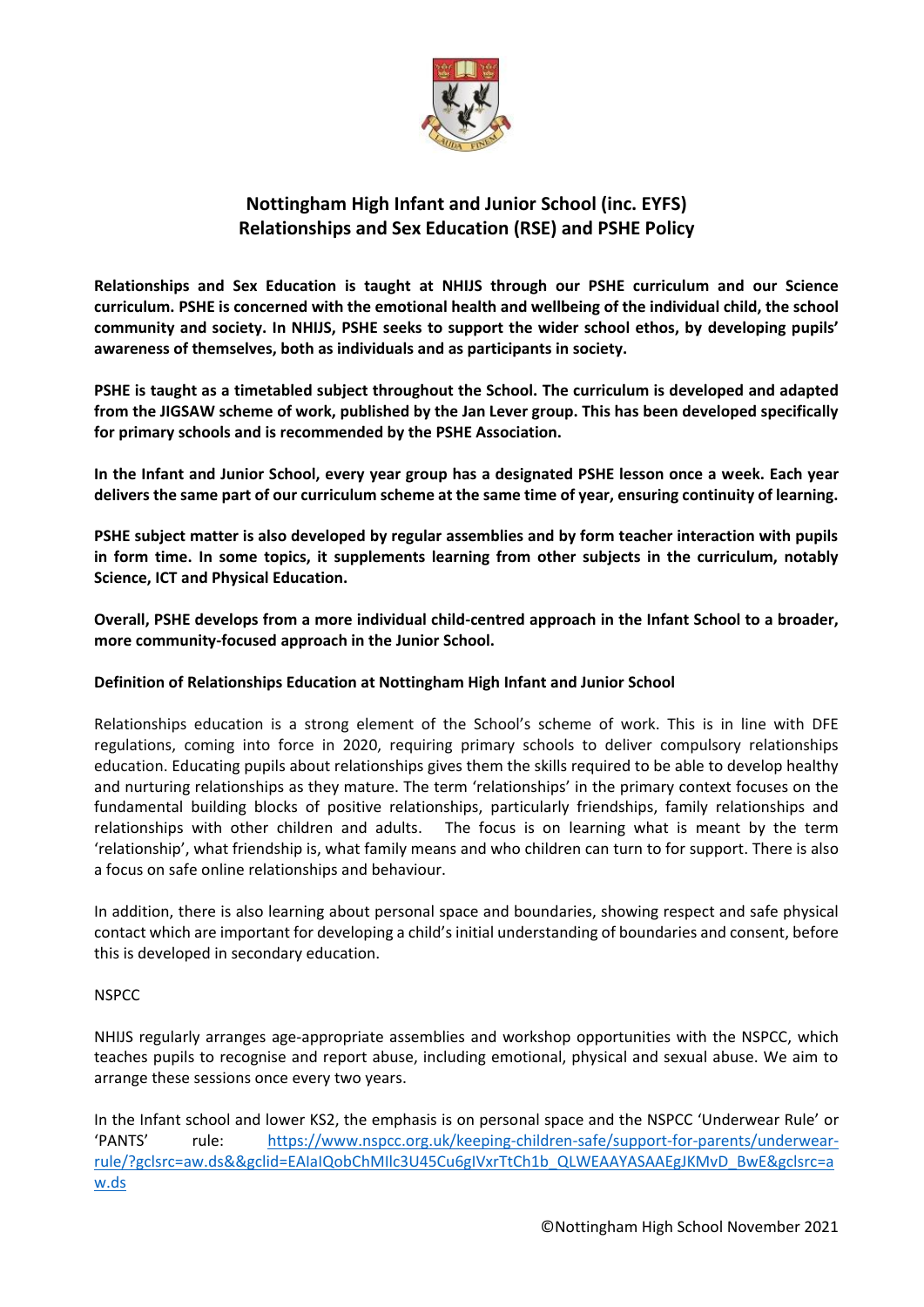

Workshops in UKS2 explore and discuss age appropriate scenarios surrounding abuse.

Parents are informed about the content of both assemblies and workshops beforehand as well as the opportunity to raise questions directly with the School, our NSPCC contact will provide an opportunity for parents to contact the providers beforehand if they have any questions about the content of their sessions.

#### **Relationships Curriculum at Nottingham High Infant and Junior School**

This focuses on five key areas, as outlined in DFE regulations.

- Families and people who care for me
- Caring friendships
- Respectful Relationships
- Online Relationships
- Being safe.

In our scheme of work, these key areas are taught under the following topic headings:

- Being Me in My World
- Celebrating Difference
- Dreams and Goals
- Healthy Me
- Relationships
- Changing Me

Each topic is taught for a half term and covers different elements of the five key areas (as outlined above). Coverage of the key expectations for pupils in each key stage is tracked yearly.

The Relationship Curriculum has a number of key outcomes for pupils by the end of Key Stage 2 (the end of Primary Education). These are summarised in the table below.

| <b>TOPIC</b>                                           | <b>PUPILS SHOULD KNOW</b>                                                                                                                                                                                                                                                                                                                                                                                                                                                                                                                                                                                                                                                                                                                                                                                                                                                                                                         |
|--------------------------------------------------------|-----------------------------------------------------------------------------------------------------------------------------------------------------------------------------------------------------------------------------------------------------------------------------------------------------------------------------------------------------------------------------------------------------------------------------------------------------------------------------------------------------------------------------------------------------------------------------------------------------------------------------------------------------------------------------------------------------------------------------------------------------------------------------------------------------------------------------------------------------------------------------------------------------------------------------------|
| <b>Families</b><br>and<br>who<br>people<br>care for me | that families are important for children growing up because they can give love,<br>security and stability<br>the characteristics of healthy family life, commitment to each other, including in<br>times of difficulty, protection and care for children and other family members,<br>the importance of spending time together and sharing each other's lives<br>• that others' families, either in school or in the wider world, sometimes look<br>different from their family, but that they should respect those differences and<br>know that other children's families are also characterised by love and care<br>that stable, caring relationships, which may be of different types, are at the heart<br>of happy families, and are important for children's security as they grow up<br>that marriage represents a formal and legally recognised commitment of two<br>people to each other which is intended to be lifelong |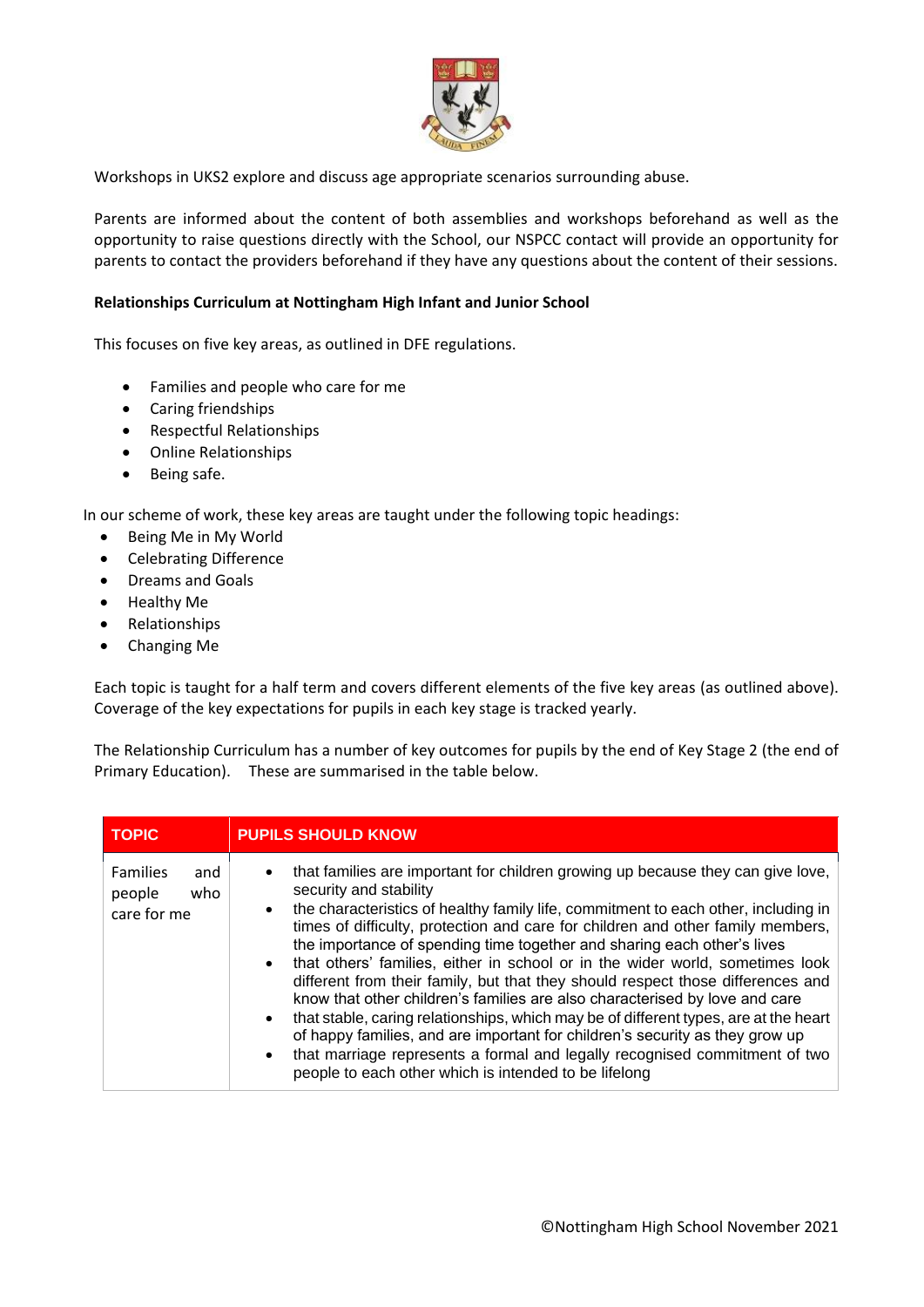

| <b>TOPIC</b>                | <b>PUPILS SHOULD KNOW</b>                                                                                                                                                                                                                                                                                                                                                                                                                                                                                                                                                                                                                                                                                                                                                                              |
|-----------------------------|--------------------------------------------------------------------------------------------------------------------------------------------------------------------------------------------------------------------------------------------------------------------------------------------------------------------------------------------------------------------------------------------------------------------------------------------------------------------------------------------------------------------------------------------------------------------------------------------------------------------------------------------------------------------------------------------------------------------------------------------------------------------------------------------------------|
| Caring<br>friendships       | how important friendships are in making us feel happy and secure, and how<br>$\bullet$<br>people choose and make friends<br>the characteristics of friendships, including mutual respect, truthfulness,<br>$\bullet$<br>trustworthiness, loyalty, kindness, generosity, trust, sharing interests and<br>experiences and support with problems and difficulties<br>that healthy friendships are positive and welcoming towards others, and do not<br>$\bullet$<br>make others feel lonely or excluded<br>that most friendships have ups and downs, and that these can often be worked<br>٠<br>through so that the friendship is repaired or even strengthened, and that<br>resorting to violence is never right<br>how to recognise who to trust and who not to trust, how to judge when a<br>$\bullet$ |
|                             | friendship is making them feel unhappy or uncomfortable, managing conflict,<br>how to manage these situations and how to seek help or advice from others, if<br>needed                                                                                                                                                                                                                                                                                                                                                                                                                                                                                                                                                                                                                                 |
| Respectful<br>relationships | the importance of respecting others, even when they are very different from<br>them (for example, physically, in character, personality or backgrounds), or<br>make different choices or have different preferences or beliefs                                                                                                                                                                                                                                                                                                                                                                                                                                                                                                                                                                         |
|                             | practical steps they can take in a range of different contexts to improve or<br>$\bullet$<br>support respectful relationships                                                                                                                                                                                                                                                                                                                                                                                                                                                                                                                                                                                                                                                                          |
|                             | the conventions of courtesy and manners<br>$\bullet$                                                                                                                                                                                                                                                                                                                                                                                                                                                                                                                                                                                                                                                                                                                                                   |
|                             | the importance of self-respect and how this links to their own happiness<br>$\bullet$                                                                                                                                                                                                                                                                                                                                                                                                                                                                                                                                                                                                                                                                                                                  |
|                             | that in school and in wider society they can expect to be treated with respect<br>$\bullet$<br>by others, and that in turn they should show due respect to others, including<br>those in positions of authority                                                                                                                                                                                                                                                                                                                                                                                                                                                                                                                                                                                        |
|                             | about different types of bullying (including cyberbullying), the impact of bullying,<br>$\bullet$<br>responsibilities of bystanders (primarily reporting bullying to an adult) and how<br>to get help                                                                                                                                                                                                                                                                                                                                                                                                                                                                                                                                                                                                  |
|                             | what a stereotype is, and how stereotypes can be unfair, negative or destructive                                                                                                                                                                                                                                                                                                                                                                                                                                                                                                                                                                                                                                                                                                                       |
|                             | the importance of permission-seeking and giving in relationships with friends,<br>peers and adults                                                                                                                                                                                                                                                                                                                                                                                                                                                                                                                                                                                                                                                                                                     |
| Online<br>Relationships     | that people sometimes behave differently online, including by pretending to be<br>someone they are not                                                                                                                                                                                                                                                                                                                                                                                                                                                                                                                                                                                                                                                                                                 |
|                             | that the same principles apply to online relationships as to face-to-face<br>$\bullet$<br>relationships, including the importance of respect for others online including<br>when we are anonymous                                                                                                                                                                                                                                                                                                                                                                                                                                                                                                                                                                                                      |
|                             | the rules and principles for keeping safe online, how to recognise risks, harmful<br>$\bullet$<br>content and contact, and how to report them                                                                                                                                                                                                                                                                                                                                                                                                                                                                                                                                                                                                                                                          |
|                             | how to critically consider their online friendships and sources of information<br>including awareness of the risks associated with people they have never met<br>how information and data is shared and used online                                                                                                                                                                                                                                                                                                                                                                                                                                                                                                                                                                                    |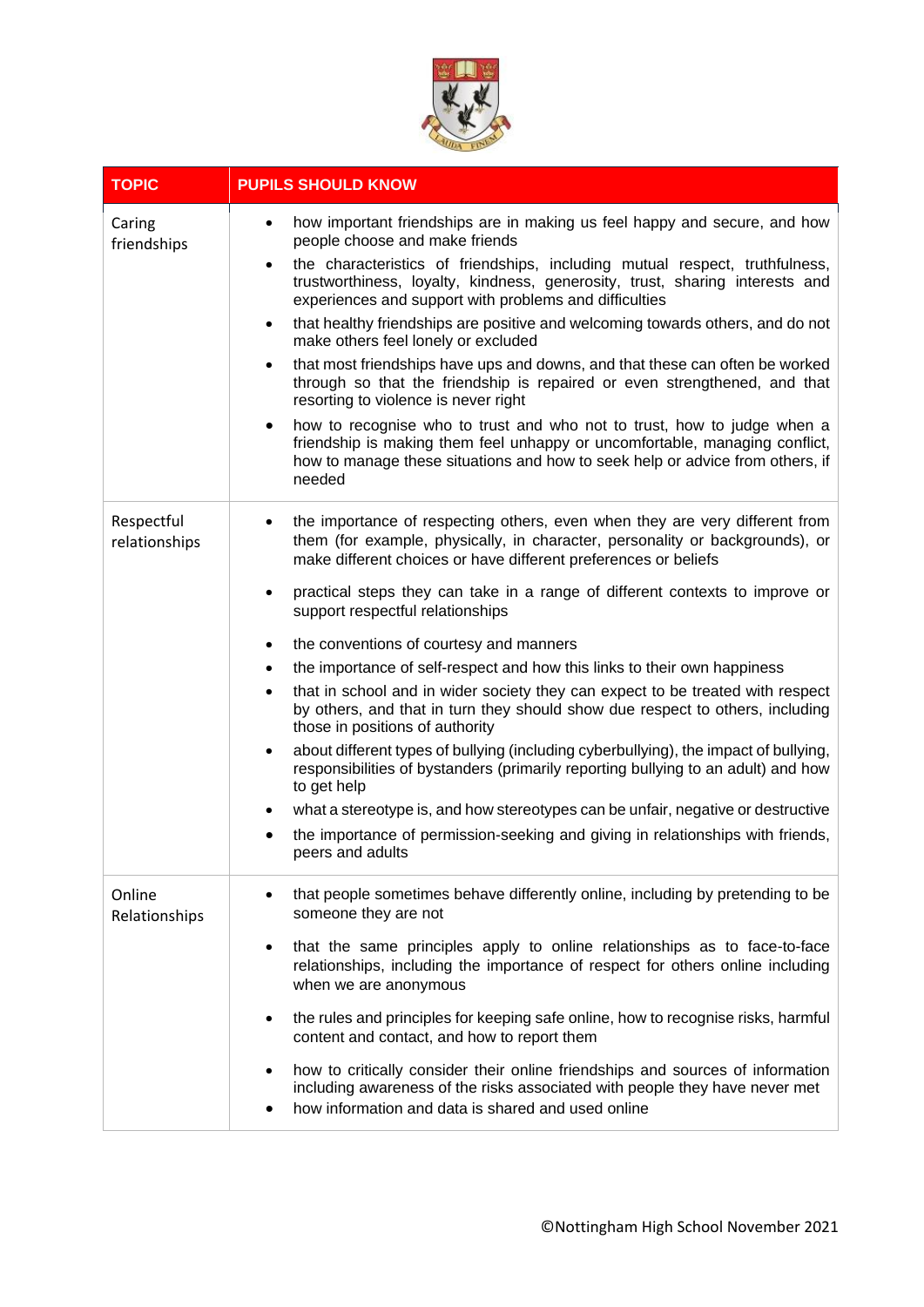

| <b>TOPIC</b> | <b>PUPILS SHOULD KNOW</b>                                                                                                                                                      |
|--------------|--------------------------------------------------------------------------------------------------------------------------------------------------------------------------------|
| Being safe   | what sorts of boundaries are appropriate in friendships with peers and others<br>(including in a digital context)                                                              |
|              | about the concept of privacy and the implications of it for both children and<br>adults; including that it is not always right to keep secrets if they relate to being<br>safe |
|              | that each person's body belongs to them, and the differences between<br>appropriate and inappropriate or unsafe physical, and other, contact                                   |
|              | how to respond safely and appropriately to adults they may encounter (in all<br>contexts, including online) whom they do not know                                              |
|              | how to recognise and report feelings of being unsafe or feeling bad about any<br>adult                                                                                         |
|              | how to ask for advice or help for themselves or others, and to keep trying until<br>they are heard,                                                                            |
|              | how to report concerns or abuse, and the vocabulary and confidence needed<br>to do so                                                                                          |
|              | where to get advice, for example family, school or other sources                                                                                                               |

# Sex Education

DFE regulations do not require primary schools to teach sex education. However, it is strongly recommended that puberty is taught to children in Years 5 and 6. Puberty is part of the Science curriculum in Year 5.

At Nottingham High Infant and Junior School, we believe it is important for our older pupils, to have the opportunity to discuss their concerns and questions around the topic of puberty, in support of the Science curriculum. At NHIJS, we include puberty in the Year 5 PSHE curriculum.

In line with DFE regulations, a letter is sent out to parents in Year 5 prior to any sex education lessons being taught. This outlines the content of the lessons, provides opportunities for questions and state that parents may choose to opt out of sex education lessons in primary schools. Parents wishing to withdraw their children from puberty lessons in PSHE will be asked to write to the head teacher and will be invited into school to discuss their decision.

In Year 5 PSHE lessons, puberty is taught in same sex groups, providing a safe space for children to ask questions. Anonymous boxes are used to post questions to avoid embarrassment for the child. Teachers use sensitivity and their knowledge of what is age appropriate to answer questions. The aim is to acknowledge and explore the pupils' understanding and worries, answering in a clear and factual manner.

#### Managing Difficult Questions

Primary-age pupils will often ask their teachers or other adults questions pertaining to sex or sexuality which go beyond what is set out for Relationships Education. Most questions will be answered simply, clearly and factually. Teachers may decide that it is inappropriate to answer some questions in a whole class setting and choose to answer individually. If a question relating to SRE is deemed inappropriate to the year group in question, the class teacher may choose to discuss with the Head or Deputy Head (Pastoral). Parents may also be contacted in order to help open a dialogue at home and discuss with their child in a level or detail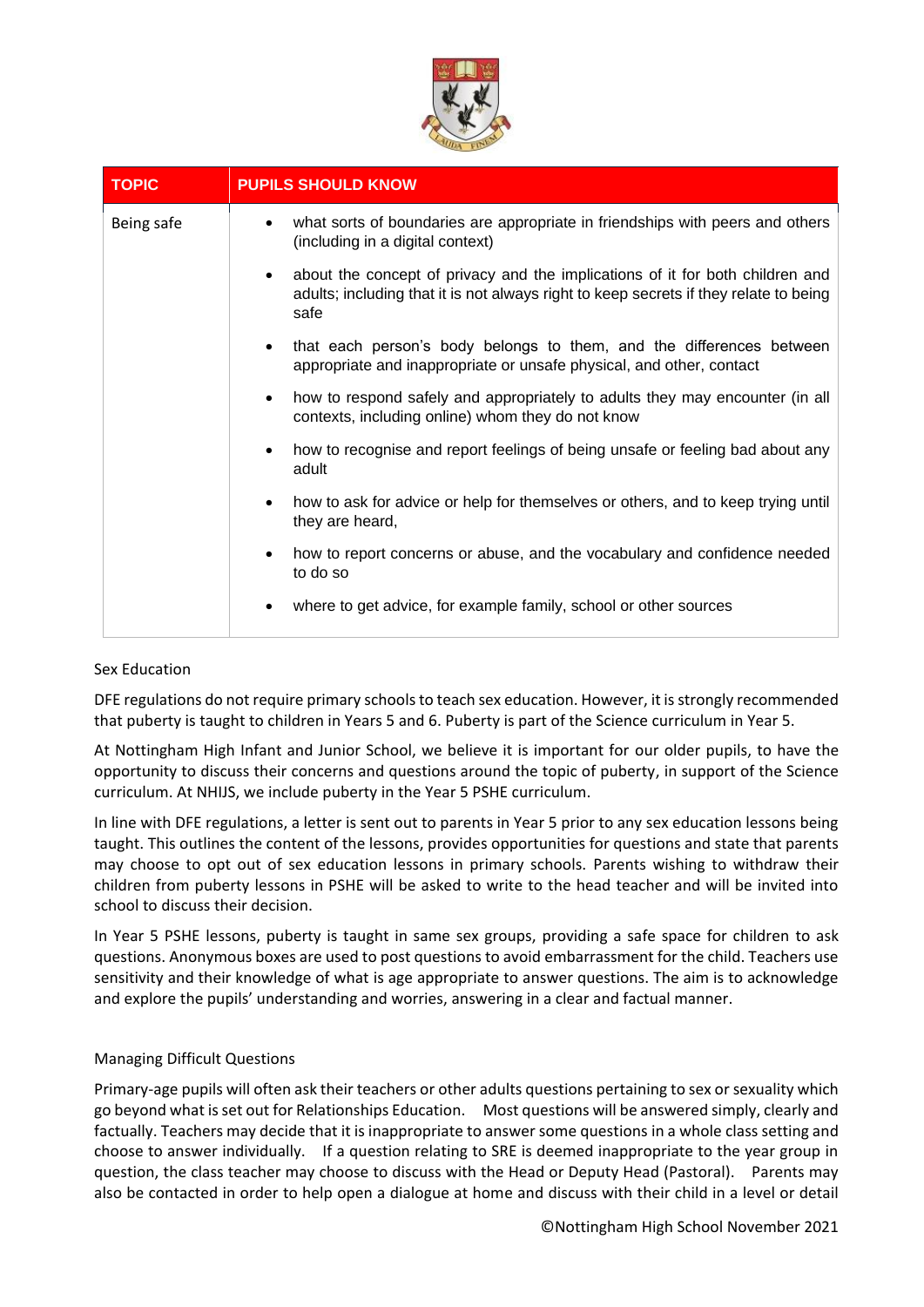

they feel comfortable with. In some cases, pupils may raise questions or make comments during discussions that may concern staff from a safeguarding point of view. In these cases, the usual safeguarding procedures must apply and be put into action quickly.

#### Health Education

PSHE in Nottingham High Junior and Infant School supports the whole school aim of developing good physical and mental health in our pupils. As such, our PSHE syllabus supplements our assemblies, form tutor time and curriculum subjects by covering key recommendations in the DFE Statutory Guidance for Physical Health and Mental Well-being (not statutory for independent education providers).

Key areas studied are:

- Mental wellbeing
- Internet safety and harms
- Physical health and fitness
- Healthy eating
- Drugs, alcohol and tobacco
- Health and prevention
- Basic first aid
- Changing adolescent body (as outlined about: Sex education)

By the end of Key Stage 2 (the end of Primary Education) there are a number of key outcomes that our PSHE/Health curriculum will have contributed towards in respect to pupils' knowledge and understanding, in line with DFE regulations. These are summarised in the table below.

| <b>Pupils should know:</b>                                                                                                                                                                                                                                                                                                                                                                                                                                                                                     |  |  |
|----------------------------------------------------------------------------------------------------------------------------------------------------------------------------------------------------------------------------------------------------------------------------------------------------------------------------------------------------------------------------------------------------------------------------------------------------------------------------------------------------------------|--|--|
| <b>Mental wellbeing</b>                                                                                                                                                                                                                                                                                                                                                                                                                                                                                        |  |  |
| that mental wellbeing is a normal part of daily life, in the same way as physical health<br>$\bullet$<br>that there is a normal range of emotions (e.g. happiness, sadness, anger, fear, surprise, nervousness)<br>$\bullet$<br>and scale of emotions that all humans experience in relation to different experiences and situations<br>how to recognise and talk about their emotions, including having a varied vocabulary of words to use<br>$\bullet$<br>when talking about their own and others' feelings |  |  |
| how to judge whether what they are feeling and how they are behaving is appropriate and proportionate<br>$\bullet$<br>simple self-care techniques, including the importance of rest, time spent with friends and family and<br>$\bullet$<br>the benefits of hobbies and interests                                                                                                                                                                                                                              |  |  |
| the benefits of physical exercise, time outdoors, community participation, voluntary and service-based<br>$\bullet$<br>activity on mental wellbeing and happiness                                                                                                                                                                                                                                                                                                                                              |  |  |
| isolation and loneliness can affect children and that it is very important for children to discuss their<br>$\bullet$<br>feelings with an adult and seek support                                                                                                                                                                                                                                                                                                                                               |  |  |
| where and how to seek support (including recognising the triggers for seeking support), including whom<br>$\bullet$<br>in school they should speak to if they are worried about their own or someone else's mental wellbeing<br>or ability to control their emotions (including issues arising online)                                                                                                                                                                                                         |  |  |
| it is common for people to experience mental ill health. For many people who do, the problems can be<br>$\bullet$<br>resolved if the right support is made available, especially if accessed early enough isolation and                                                                                                                                                                                                                                                                                        |  |  |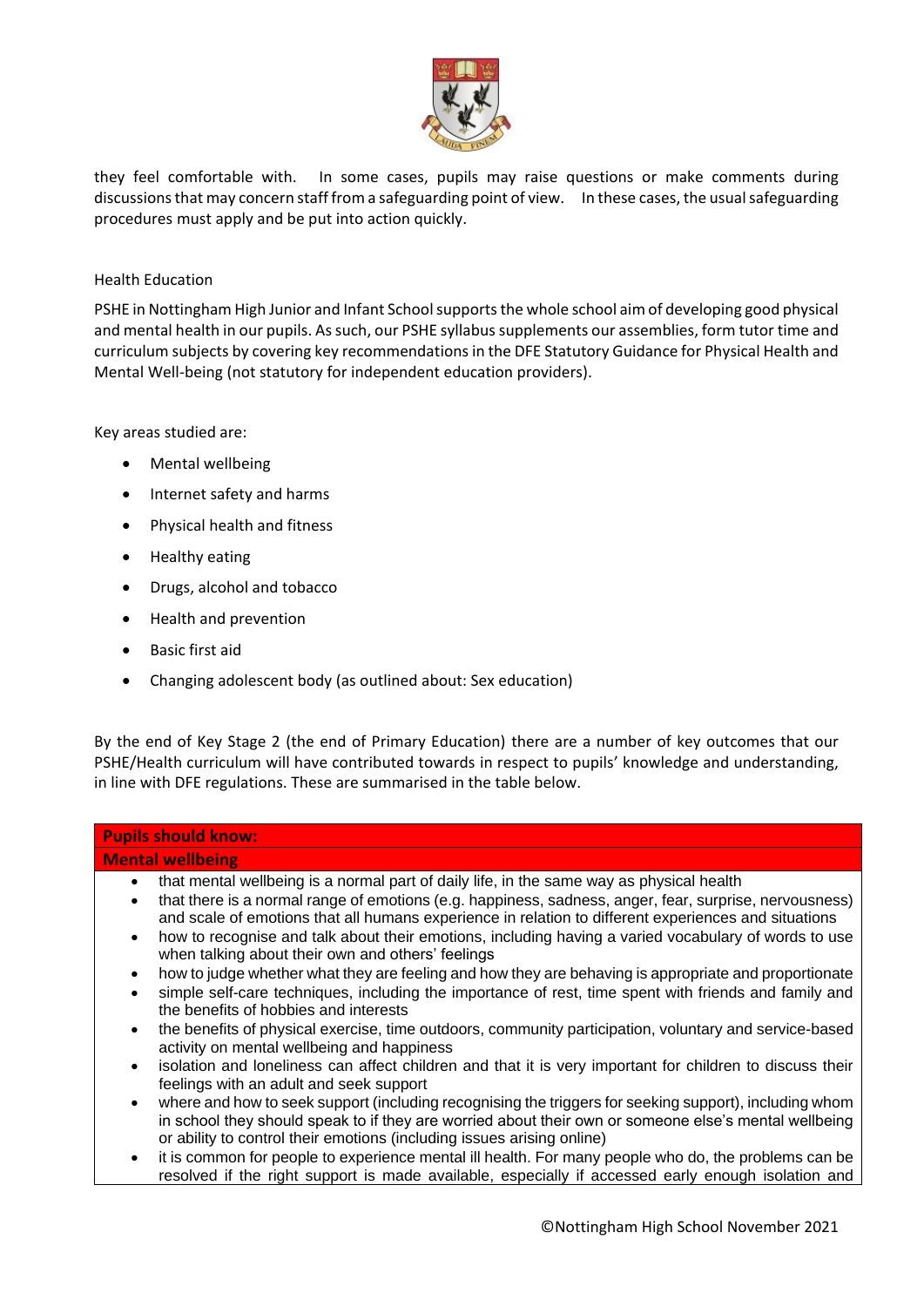

| loneliness can affect children and that it is very important for children to discuss their feelings with an<br>adult and seek support<br>where and how to seek support (including recognising the triggers for seeking support), including whom<br>٠<br>in school they should speak to if they are worried about their own or someone else's mental wellbeing<br>or ability to control their emotions (including issues arising online)<br>it is common for people to experience mental ill health. For many people who do, the problems can be<br>٠<br>resolved if the right support is made available, especially if accessed early enough<br>that bullying (including cyberbullying) has a negative and often lasting impact on mental wellbeing<br>٠                                                                                                                                                                                                                                                                                                                                                                                                                          |
|-----------------------------------------------------------------------------------------------------------------------------------------------------------------------------------------------------------------------------------------------------------------------------------------------------------------------------------------------------------------------------------------------------------------------------------------------------------------------------------------------------------------------------------------------------------------------------------------------------------------------------------------------------------------------------------------------------------------------------------------------------------------------------------------------------------------------------------------------------------------------------------------------------------------------------------------------------------------------------------------------------------------------------------------------------------------------------------------------------------------------------------------------------------------------------------|
| <b>Internet safety and harms</b>                                                                                                                                                                                                                                                                                                                                                                                                                                                                                                                                                                                                                                                                                                                                                                                                                                                                                                                                                                                                                                                                                                                                                  |
| that for most people the internet is an integral part of life and has many benefits<br>$\bullet$<br>about the benefits of rationing time spent online, the risks of excessive time spent on electronic devices<br>$\bullet$<br>and the impact of positive and negative content online on their own and others' mental and physical<br>wellbeing<br>how to consider the effect of their online actions on others and know how to recognise and display<br>$\bullet$<br>respectful behaviour online and the importance of keeping personal information private<br>that the internet can also be a negative place where online abuse, trolling, bullying and harassment<br>$\bullet$<br>can take place, which can have a negative impact on mental health<br>where and how to report concerns and get support with issues online<br>$\bullet$<br>why social media, some computer games and online gaming, for example, are age restricted<br>$\bullet$<br>how to be a discerning consumer of information online including understanding that information,<br>$\bullet$<br>including that from search engines, is ranked, selected and targeted<br><b>Physical health and fitness</b> |
| the characteristics and mental and physical benefits of an active lifestyle<br>$\bullet$                                                                                                                                                                                                                                                                                                                                                                                                                                                                                                                                                                                                                                                                                                                                                                                                                                                                                                                                                                                                                                                                                          |
| the importance of building regular exercise into daily and weekly routines and how to achieve this; for<br>$\bullet$<br>example walking or cycling to school, a daily active mile or other forms of regular, vigorous exercise<br>the risks associated with an inactive lifestyle (including obesity)<br>$\bullet$<br>how and when to seek support including which adults to speak to in school if they are worried about<br>$\bullet$<br>their health                                                                                                                                                                                                                                                                                                                                                                                                                                                                                                                                                                                                                                                                                                                            |
| <b>Healthy eating</b>                                                                                                                                                                                                                                                                                                                                                                                                                                                                                                                                                                                                                                                                                                                                                                                                                                                                                                                                                                                                                                                                                                                                                             |
| what constitutes a healthy diet (including understanding calories and other nutritional content)<br>the principles of planning and preparing a range of healthy meals<br>the characteristics of a poor diet and risks associated with unhealthy eating (including, for example,<br>obesity and tooth decay) and other behaviours (e.g. the impact of alcohol on diet or health)<br><b>Drugs, alcohol and tobacco</b>                                                                                                                                                                                                                                                                                                                                                                                                                                                                                                                                                                                                                                                                                                                                                              |
| the facts about legal and illegal harmful substances and associated risks, including smoking, alcohol<br>use and drug-taking                                                                                                                                                                                                                                                                                                                                                                                                                                                                                                                                                                                                                                                                                                                                                                                                                                                                                                                                                                                                                                                      |
| <b>Health and prevention</b>                                                                                                                                                                                                                                                                                                                                                                                                                                                                                                                                                                                                                                                                                                                                                                                                                                                                                                                                                                                                                                                                                                                                                      |
| how to recognise early signs of physical illness, such as weight loss, or unexplained changes to the<br>$\bullet$<br>body<br>about safe and unsafe exposure to the sun, and how to reduce the risk of sun damage, including skin<br>cancer<br>the importance of sufficient good quality sleep for good health and that a lack of sleep can affect weight,<br>mood and ability to learn<br>about dental health and the benefits of good oral hygiene and dental flossing, including regular check-<br>ups at the dentist<br>about personal hygiene and germs including bacteria, viruses, how they are spread and treated, and<br>$\bullet$                                                                                                                                                                                                                                                                                                                                                                                                                                                                                                                                        |
| the importance of handwashing<br>the facts and science relating to allergies, immunisation and vaccination<br><b>Basic first aid</b><br>$\bullet$                                                                                                                                                                                                                                                                                                                                                                                                                                                                                                                                                                                                                                                                                                                                                                                                                                                                                                                                                                                                                                 |
| how to make a clear and efficient call to emergency services if necessary                                                                                                                                                                                                                                                                                                                                                                                                                                                                                                                                                                                                                                                                                                                                                                                                                                                                                                                                                                                                                                                                                                         |
| concepts of basic first-aid, for example dealing with common injuries, including head injuries<br><b>Changing adolescent body</b>                                                                                                                                                                                                                                                                                                                                                                                                                                                                                                                                                                                                                                                                                                                                                                                                                                                                                                                                                                                                                                                 |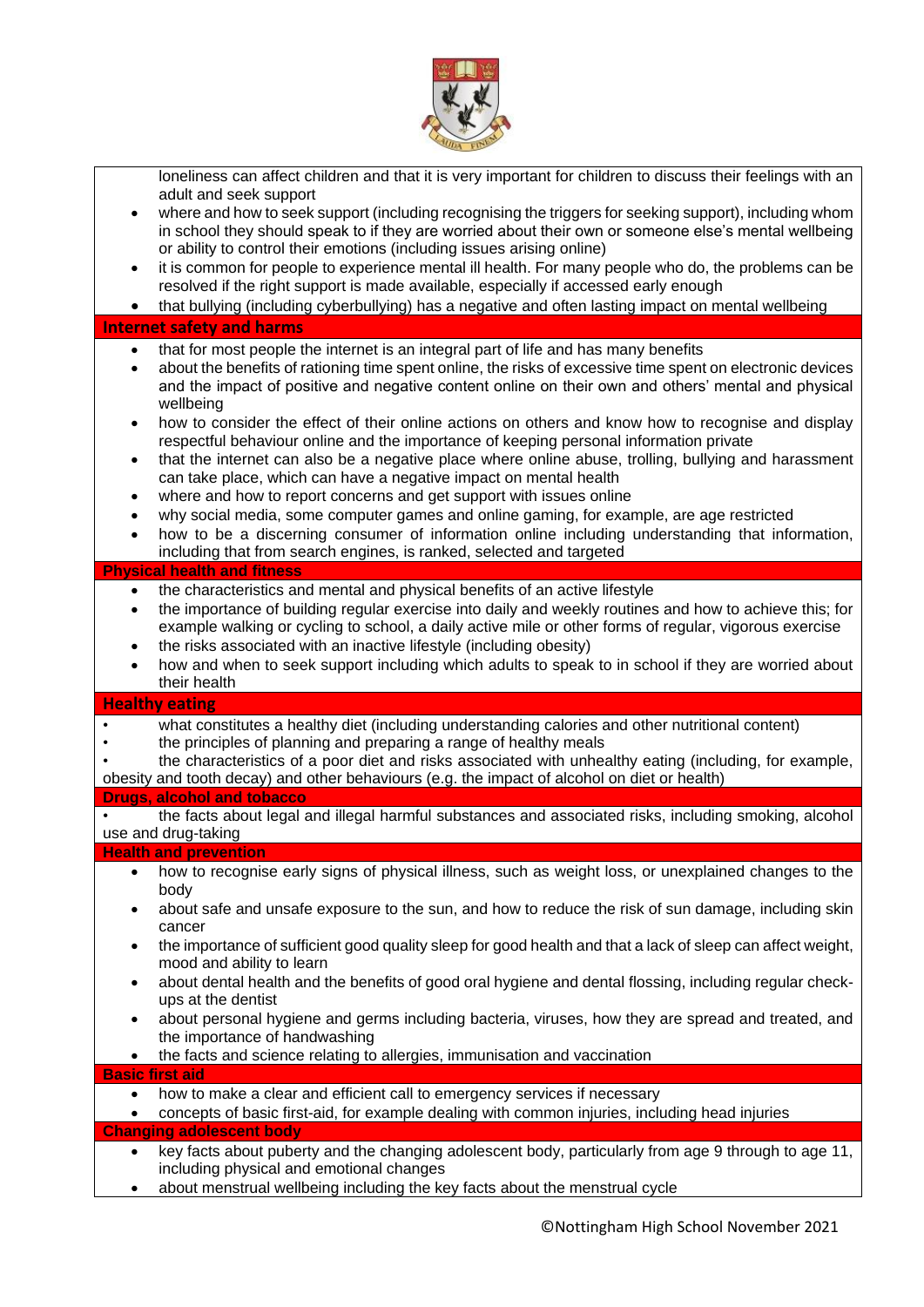

#### **Aims of PSHE at Nottingham High School**

- PSHE education at Nottingham High School is a partnership between home and school.
- It ensures pupils' views are actively sought to influence lesson planning and teaching and is relevant to pupils at each stage in their development and maturity.
- It includes the acquisition of knowledge, the development of life skills and respectful attitudes and values, at an age appropriate level.
- It helps pupils to understand on and offline safety.
- It helps pupils to develop an understanding of both physical and mental well-being.
- It makes use of active learning methods, and is assessed and evaluated in line with key objectives set out in the scheme of work.
- It is inclusive of difference: gender identity, sexual orientation, disability, ethnicity, culture, age, faith or belief, or other life experience in line with the Equality Act 2010.
- As per the provisions of the Equality Act 2010 under which religion or belief are among protected characteristics, it will be ensured that the religious background of all pupils will be taken into account when planning and teaching.

PSHE contributes to:

- A positive ethos and environment for teaching and learning.
- The safeguarding of pupils (Children Act 2004), promoting their emotional wellbeing, and improving their ability to achieve in school.
- A better understanding of diversity and inclusion, building towards a reduction in prejudice and bullying.

# **PSHE and the wider curriculum at Nottingham High Infant and Junior School**

PSHE is embedded within many curriculum areas at the Infant and Junior School including, Science, P.E. and ICT. Where a component of PSHE is integrated into a national curriculum subject there will be no right of withdrawal.

As well as teaching being integrated across National Curriculum subjects, provision is made for PSHE to be part of form periods, pastoral time, whole or year group school assemblies and in other relevant lessons (eg Science, R.E.).

As an independent school there is no statutory requirement for Nottingham High Infant and Junior School to deliver Health Education except in EYFS. However, we seek to deliver a health education to pupils and this will be included across National Curriculum subjects as well as part of our PSHE provision in KS1 and KS2. In EYFS, Physical Development is statutory and this incorporates both 'Moving and Handling' and 'Health and Self-care' which links directly to Health Education.

As part of Nottingham High School's approach to the delivery of PSHE, where elements of the PSHE curriculum are delivered through a National Curriculum subject, Heads of Department will be responsible for informing the Head of PSHE in the Infant and Junior School respectively, in order that this can be added to overall curriculum mapping. Such mapping is to be reviewed annually.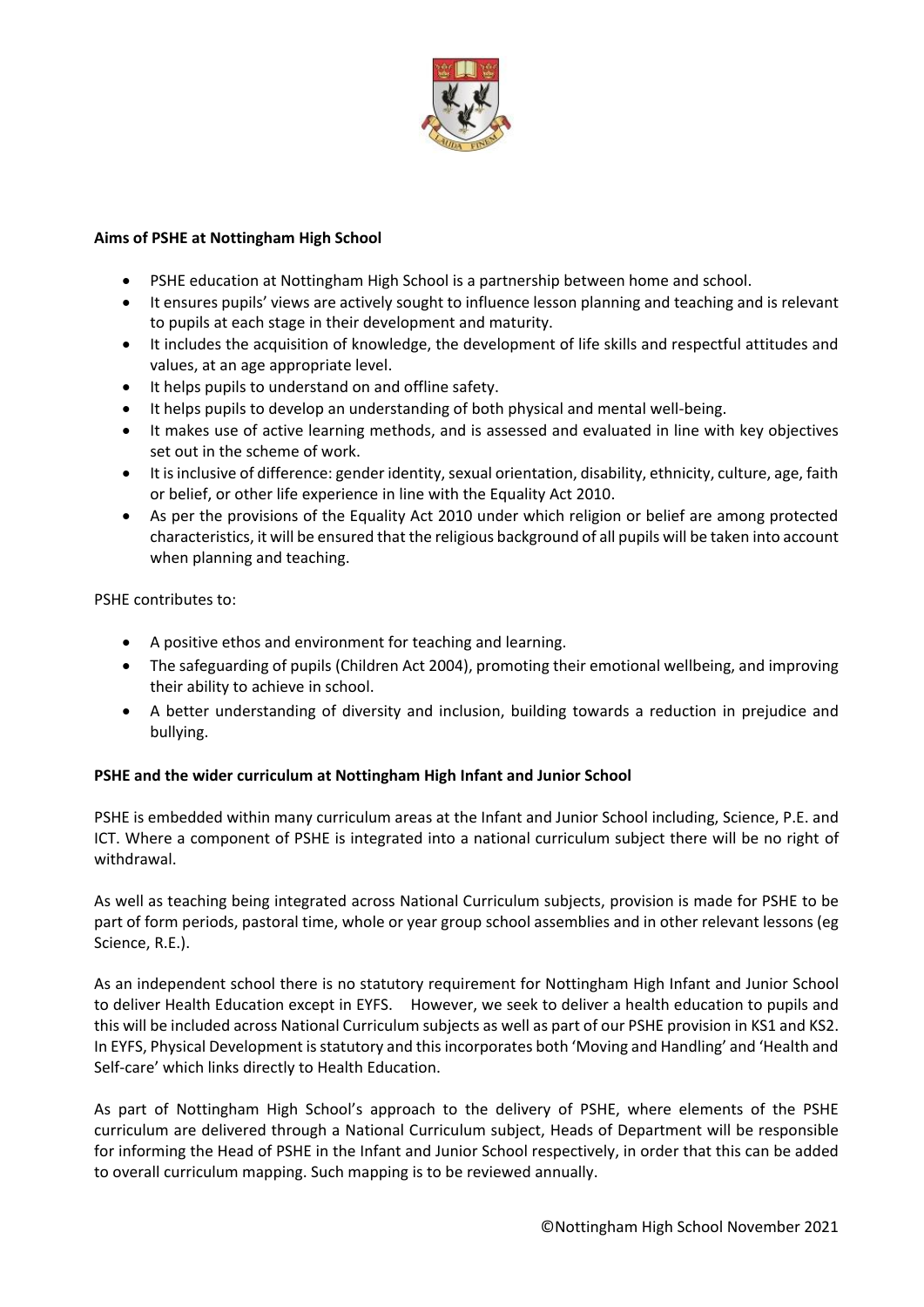

Where PSHE is delivered as part of the PSHE curriculum it is taught by class teachers using the School's scheme of work and resources.

All teachers are made aware of the requirements of the Equalities Act 2010 in the Staff Handbook.

When appropriate, external agencies may be used to deliver content within the classroom, where this is the case, such agencies will be supervised by class teachers at all times. In line with the School's *Visitors and Visiting Speaker Statement* and *Safeguarding and Child Protection* policy, appropriate checks will be made on external speakers. When external agencies are used, the impact of these sessions will be closely monitored and reviewed as part of the programme of quality assurance to ensure that students get the best outcome.

It may be that students make safeguarding disclosures when discussing PSHE topics and these will be addressed in line with the procedures set out in the *Safeguarding and Child Protection* policy, published on the School's website. All Nottingham High School staff have received safeguarding training, including on how to manage disclosures.

#### **PSHE monitoring and evaluation**

The Head, Deputy Head Pastoral and the PSHE Coordinator are accountable to the Governors in ensuring that the Policy operates in practice as per paragraph 38 in *Relationships Education, Relationships and Sex Education (RSE) and Health Education.* The PSHE Coordinator is directly line managed by a member of the Senior Management Team, and monitors the PSHE programme at regular intervals in order to evaluate and adjust the programme where necessary. This is achieved by a programme of quality assurance that includes: observations of teaching staff; an annual review of the programme of study; an evaluation of PSHE content by students and an annual review of the PSHE Policy.

# **Pupil Voice**

As part of the delivery of PSHE at Nottingham High Junior and Infant School pupils will be invited to share their opinions on the content and delivery of the lessons each year. This will be accomplished through yearly pupil interviews with selected pupils from each year group. Feedback from these interviews will be acknowledged and acted on, as and where appropriate, in the yearly development plan for PSHE. This will contribute towards ensuring that the lessons delivered to pupils are not only appropriate but also engaging.

#### **Parental Partnership and the Right to withdraw**

The School believes that Parents are the key figures in guiding their children to cope with the emotional, physical and psychological aspects of growing up. The role of parents in the development of their children's understanding about relationships is vital. Parents are the first teachers of their children. They have the most significant influence in enabling their children to grow and mature and to form healthy relationships.

Through its PSHE programme the School has a complementary and supportive role to that of the parents and we welcome parental engagement in relation to this programme. This policy is available to all parents on the School's website. Parents are welcome to discuss the Programme of Study with Jenny Abell, Head of PSHE at the Junior School [\(abell.ja@nottinghamhigh.co.uk\)](mailto:abell.ja@nottinghamhigh.co.uk), Georgina Jackson, the Head of PSHE at the Infant School [\(jackson.g@nottinghamhigh.co.uk\)](mailto:jackson.g@nottinghamhigh.co.uk), or Christian Cordy, Pastoral Deputy Head [\(cordy.c@nottinghamhigh.co.uk\)](mailto:cordy.c@nottinghamhigh.co.uk) along with seeing exemplar lesson plans on request as per guidance.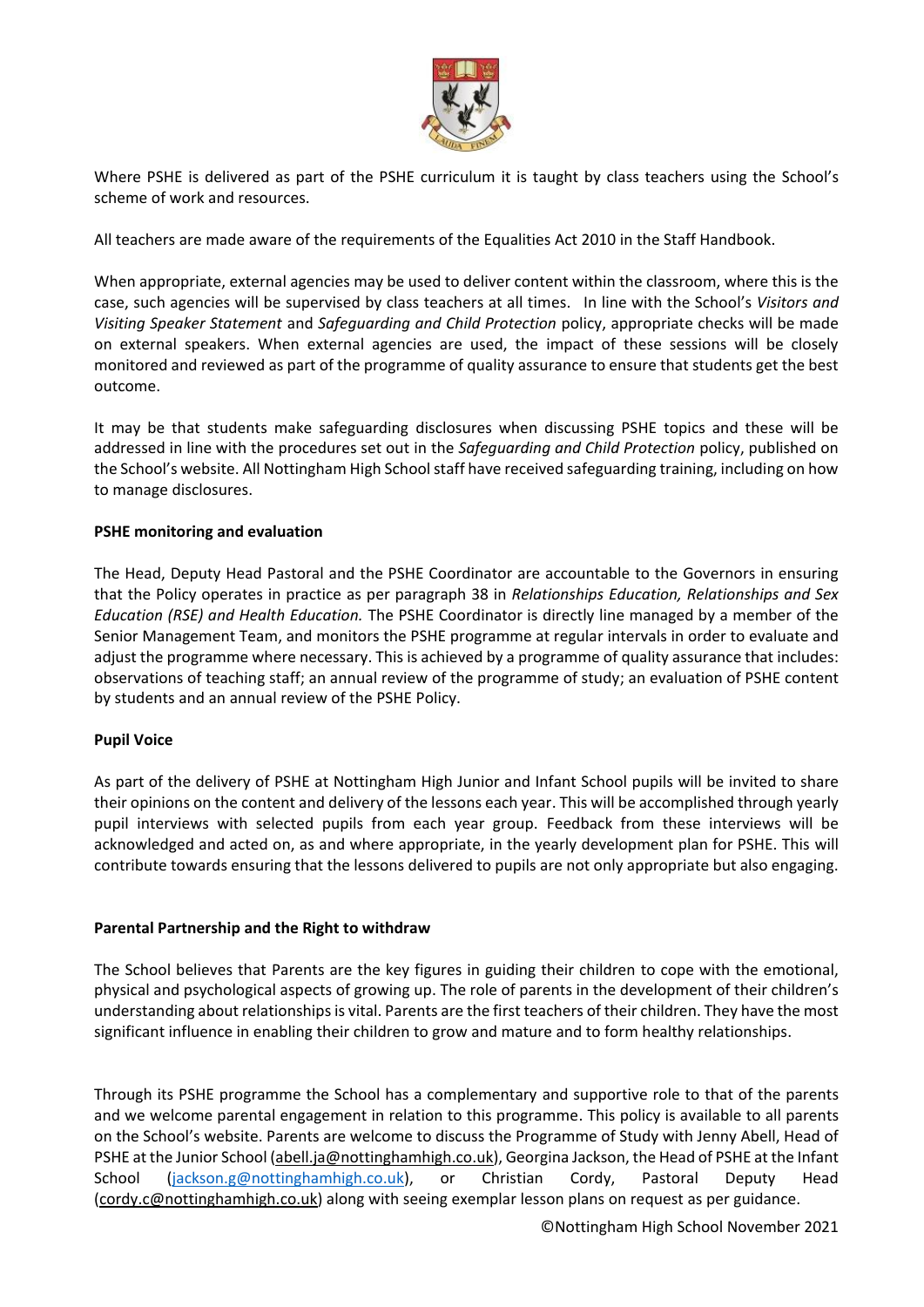

Parents of pupils are allowed to request for their child to be withdrawn from any of the sex education programme delivered within PSHE in primary schools. Where parents would like to action this, a request must be made in writing to the Head of the Infant and Junior School. Where pupils are to be withdrawn, adequate provision for their supervision in school during this time will be made. Please note that the right to withdraw only applies to the sex education programme in PSHE lessons and all pupils will be required to attend lessons on relationships education.

# **Equality Protected Characteristics**

Under the provisions of the Equality Act 2010, schools must not unlawfully discriminate against pupils because of their age, sex, race, disability, religion or belief, gender reassignment, pregnancy or maternity, marriage or civil partnership, or sexual orientation (collectively known as the protected characteristics).

In line with the provisions made within the Equality Act, it will be the position of Nottingham High School to take positive action, where it can be shown that it is proportionate, to deal with particular disadvantages affecting one group because of a protected characteristic.

It is the intention of Nottingham High School overall to build a culture where sexism, misogyny, homophobia and gender stereotypes are not tolerated, and any occurrences are identified and addressed appropriately.

In the Infant and Junior School, our ethos actively develops in our pupils an awareness of a diverse and rich society where respect for differences is the expected norm. Equality is embedded into the PSHE scheme of work, by presenting pupils with a diverse depiction of society within lessons In addition, in the Celebrating Difference section of our scheme of work, we look to develop an understanding of situations in which bullying behaviour or stereotypical judgements could lead to language and behaviour that is discriminatory or prejudicial.

PSHE is complemented by our RE curriculum, which explores and celebrates religions from around the world.

# **Pupils with Special Educational Needs & Disabilities (SEND)**

PSHE is made accessible to all pupils at Nottingham High Infant and Junior School. This is particularly important when planning teaching for pupils with special educational needs and disabilities. Teaching is differentiated and personalised, and ensures accessibility through these means

The School is aware that some pupils are more vulnerable to bullying and other issues due to the nature of their SEND. Such factors are taken into consideration in teaching the subject. There may be a need to tailor content and teaching to meet specific needs of pupils at different developmental stages. The School ensures that teaching is sensitive, age-appropriate, developmentally appropriate and delivered with reference to the law.

#### **Policy Development**

The PSHE policy is being developed in consultation with parents, staff and pupils. The consultation and policy development process include the following steps: